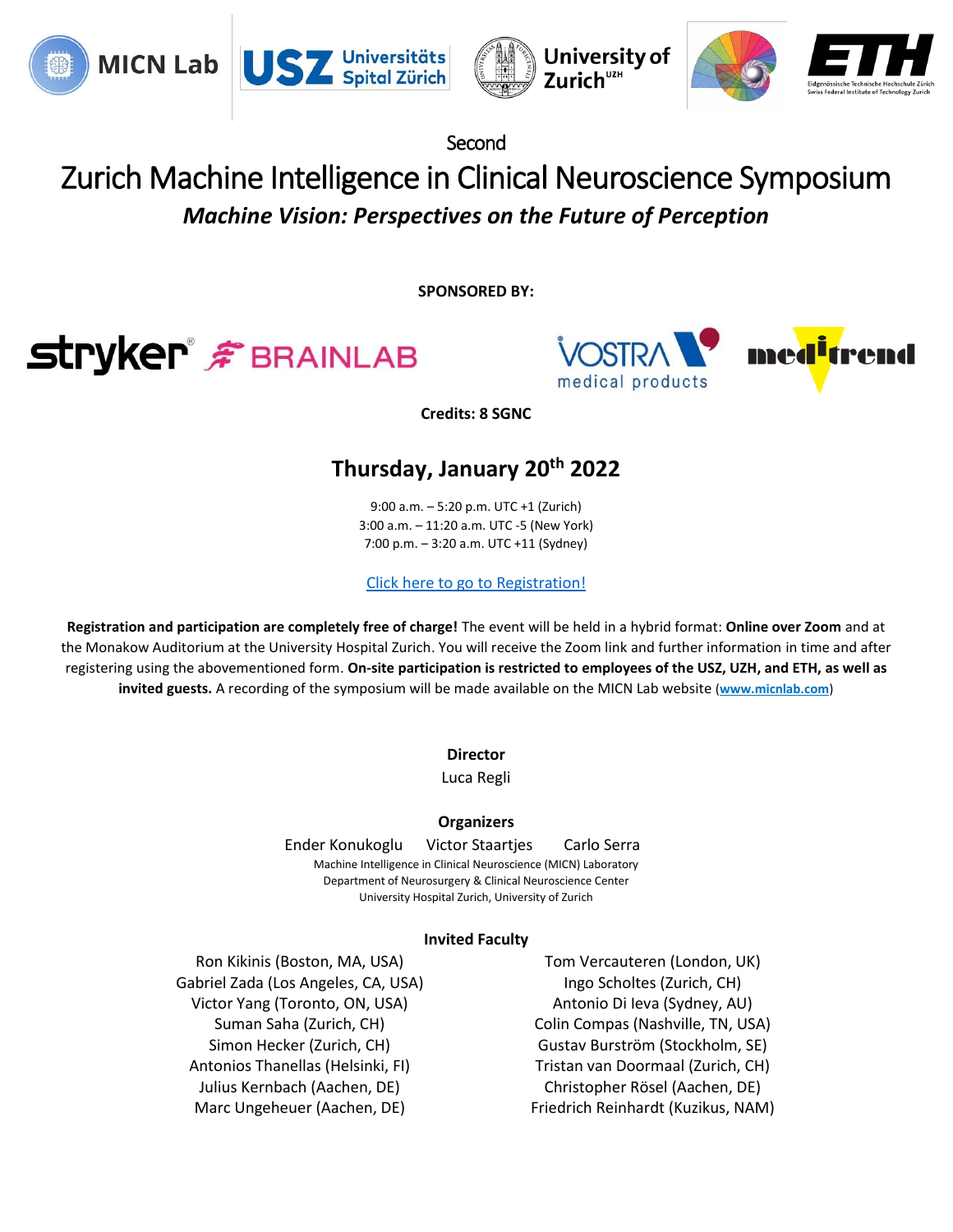

**Stryker F** BRAINLAB







Second

## Zurich Machine Intelligence in Clinical Neuroscience Symposium **Machine Vision: Perspectives on the Future of Perception**

## **Program**

| Time $(UTC + 1)$                                                                                                                                 | <b>Title</b>                                                                                    | Presenter                                                             | Institution                                                                   |  |  |
|--------------------------------------------------------------------------------------------------------------------------------------------------|-------------------------------------------------------------------------------------------------|-----------------------------------------------------------------------|-------------------------------------------------------------------------------|--|--|
| $9:00 - 9:10$                                                                                                                                    | Welcome                                                                                         | Prof. Luca Regli<br>Dr. Carlo Serra                                   | MICN Lab, Neurosurgery<br>University Hospital Zurich (CH)                     |  |  |
| <b>Session I: Basics</b><br>Session Chair: Prof. Victor X.D. Yang (Toronto, ON, Canada)<br>Moderators: Victor Staartjes, Dr. Carlo Serra         |                                                                                                 |                                                                       |                                                                               |  |  |
| $9:10 - 9:40$                                                                                                                                    | Introduction to Supervised and<br><b>Unsupervised Learning</b>                                  | Prof. Ingo Scholtes<br>Chair of Machine Learning for Complex Networks | University of Würzburg (DE)<br>University of Zurich (CH)                      |  |  |
| $9:40 - 10:00$                                                                                                                                   | Handling Neuroimaging Data for<br>Machine Learning                                              | Dr. Antonios Thanellas                                                | Helsinki University Hospital (FI)                                             |  |  |
| $10:00 - 10:20$                                                                                                                                  | Unsupervised Pattern Discovery in<br>Large-Scale Imaging Data                                   | Dr. Julius Kernbach                                                   | RWTH Aachen University Hospital<br>(DE)                                       |  |  |
| $10:20 - 10:40$                                                                                                                                  | Computational Fractal-Based Analysis and<br><b>Radiomics of Brain Tumors</b>                    | Prof. Antonio Di leva                                                 | <b>Computational NeuroSurgery (CNS)</b><br>Lab, Macquarie University (AU)     |  |  |
| $10:40 - 11:10$                                                                                                                                  | Machine Vision for Wildlife Surveillance<br>in Namibia                                          | Marc Ungeheuer<br>Christopher Rösel<br>Dr. Friedrich Reinhardt        | Wild Intelligence Lab<br>RWTH Aachen University (DE)<br>Kuzikus Reserve (NAM) |  |  |
| $11:10 - 12:00$                                                                                                                                  | <b>Keynote Session:</b><br><b>Current Applications of Machine Vision</b>                        | <b>Prof. Tom Vercauteren</b>                                          | King's College London (UK)                                                    |  |  |
| $12:00 - 13:00$ - Lunch Break                                                                                                                    |                                                                                                 |                                                                       |                                                                               |  |  |
| <b>Session II: Machine Vision</b><br>Session Chair: Prof. Ender Konukoglu (Zurich, Switzerland)<br>Moderators: Dr. Carlo Serra, Victor Staartjes |                                                                                                 |                                                                       |                                                                               |  |  |
| $13:00 - 13:20$                                                                                                                                  | Autonomous Driving with Motorcycles                                                             | Dr. Simon Hecker                                                      | Aegis Rider (CH)                                                              |  |  |
| $13:20 - 13:40$                                                                                                                                  | Spoofing Attack Detection                                                                       | Dr. Suman Saha                                                        | Computer Vision Lab (CVL),<br>ETH Zurich (CH)                                 |  |  |
| $13:40 - 14:00$                                                                                                                                  | Leveraging Federated Learning to Overcome<br>the Challenges of Developing AI in Healthcare      | Dr. Colin Compas                                                      | <b>NVIDIA Corporation (USA)</b>                                               |  |  |
| $14:00 - 14:50$                                                                                                                                  | <b>Keynote Session:</b><br><b>History and Evolution of Machine Vision</b><br>in Medical Imaging | <b>Prof. Ron Kikinis</b>                                              | <b>Harvard Medical School (USA)</b>                                           |  |  |
| $14:50 - 15:30$ - Lunch Break                                                                                                                    |                                                                                                 |                                                                       |                                                                               |  |  |